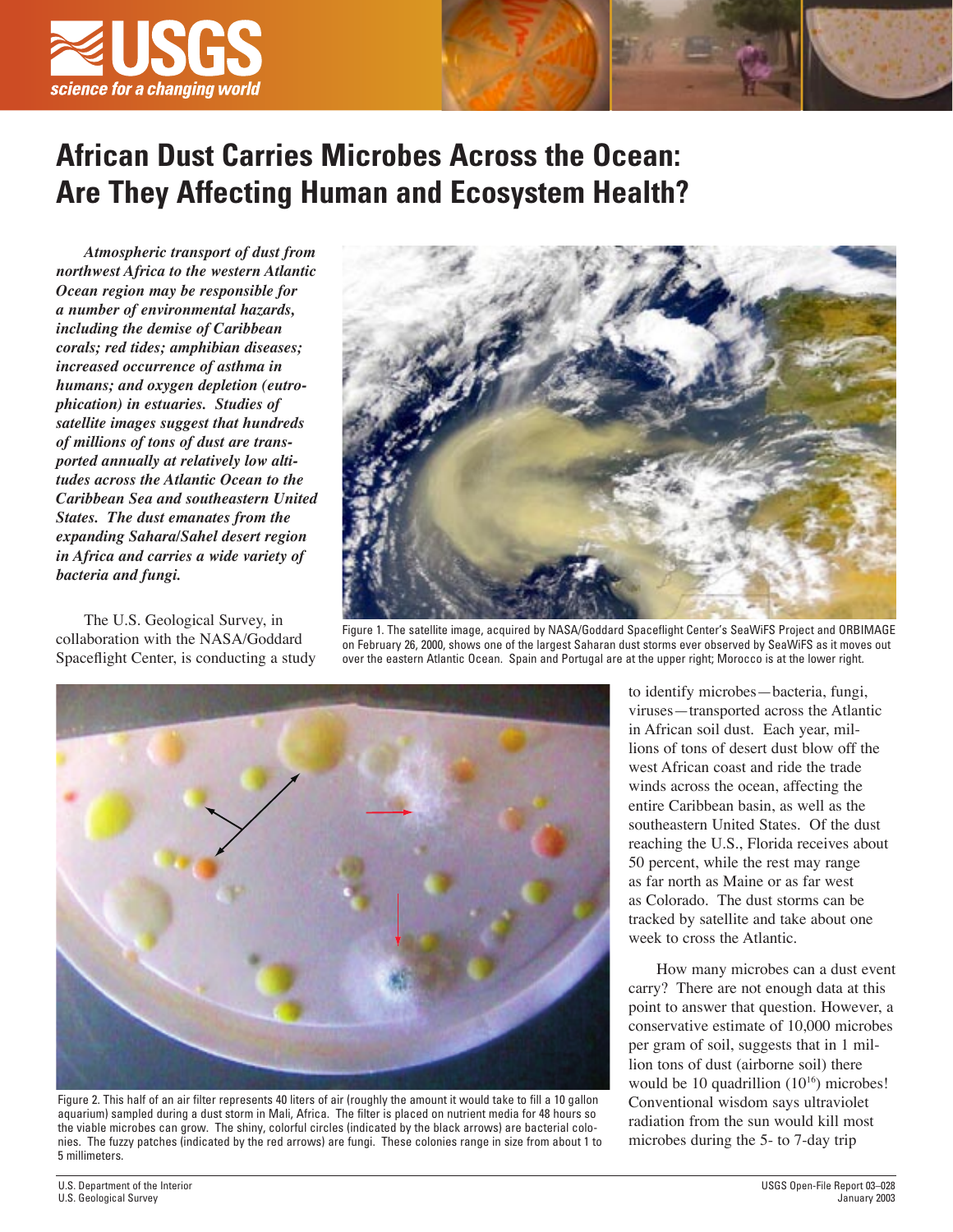

Figure 3. The eight brightly colored bacteria streaked on this petri dish of agar were isolated from a dust event in Africa. While many bacteria are colorless or off-white in appearance, the intense colors and opaque appearance of these streaks are examples of how deeply pigmented many of the dust bacteria are. Having lots of pigment is thought to help shield the microbes from harmful solar radiation, sort of like wearing sunscreen.

across the Atlantic. Our studies thus far indicate that of the microbes that become airborne, hundreds are surviving the aerial journey in each gram of dust, apparently sheltered within the particles, shrouded by protective pigments, or shielded by overlying dust layers. Air samples taken in the Virgin Islands show an increase of 3 to 10 times as many microbes during dust events than during clear conditions. Air samples taken in the country of Mali, west Africa, can contain as many as 15 viable bacteria per liter of air (approximately one breath).

What types of microbes are in the dust? Bacteria, fungi, and viruses—some of them pathogenic (capable of causing diseases) and some of them common to many environments. Roughly 30 percent of the bacteria isolated from airborne soil dust are known pathogens, able to affect plants, animals, or humans.

What are the possible impacts of these microbial travelers on downwind ecosystems? USGS scientists have monitored coral reef vitality for nearly 40 years and have observed that the Caribbean and Florida coral reefs have been in a state of decline since the late 1970s. Moreover, a number of other marine species, including the grazing sea urchin, *Diadema*, and sea fans, have experienced a widespread and sudden demise, roughly coincident with the deaths of the stony coral populations and increased pulses of African dust. Recent studies at the University of South Carolina Aiken have identified several species of soil fungi, *Aspergillus*, in African dust samples collected from the Caribbean atmosphere. One of these, *Aspergillus sydowii*, has been shown to be the causative agent of a disease in sea fans (now known as aspergillosis). Many coral diseases are not well characterized and could possibly be caused by microbes that may have rained down from passing dust clouds.

It is also possible that microbes in the African dust could be linked to some of the well-known outbreaks of infectious diseases in endangered marine species, such as manatees, dolphins, and turtles. Loggerhead sea turtles in the Canary Islands (off the west coast of Africa) have been dying from a bacterial infection caused by *Staphylococcus xylosus*, which has been found in a dust sample taken in Mali.

The soil dust contains a number of plant and animal pathogens that could affect agriculture and livestock in downwind areas. Fungal diseases, affecting commercial crops like sugarcane and bananas, have appeared in the Caribbean within a few days after an outbreak in Africa, suggesting the spores could have traveled in a dust storm. Our research has identified bacterial pathogens of rice and beans in the Caribbean air samples, as well as those that cause disease in fruit and a variety of trees, from African air samples. It has been speculated that African dust may carry the virus responsible for Foot and Mouth Disease (which is endemic to sub-Saharan Africa) because tentative links have been made between dust storms that passed over Great Britain and subsequent outbreaks of the disease at multiple points. We will be testing future air samples for evidence of this and other viruses. The dust has



Figure 4. This image, acquired by NASA's Earth Probe TOMS (Total Ozone Mapping Spectrometer) satellite, shows pulses of African dust moving across the Atlantic Ocean. Our study sites, the Virgin Islands and Mali, have been outlined for clarity.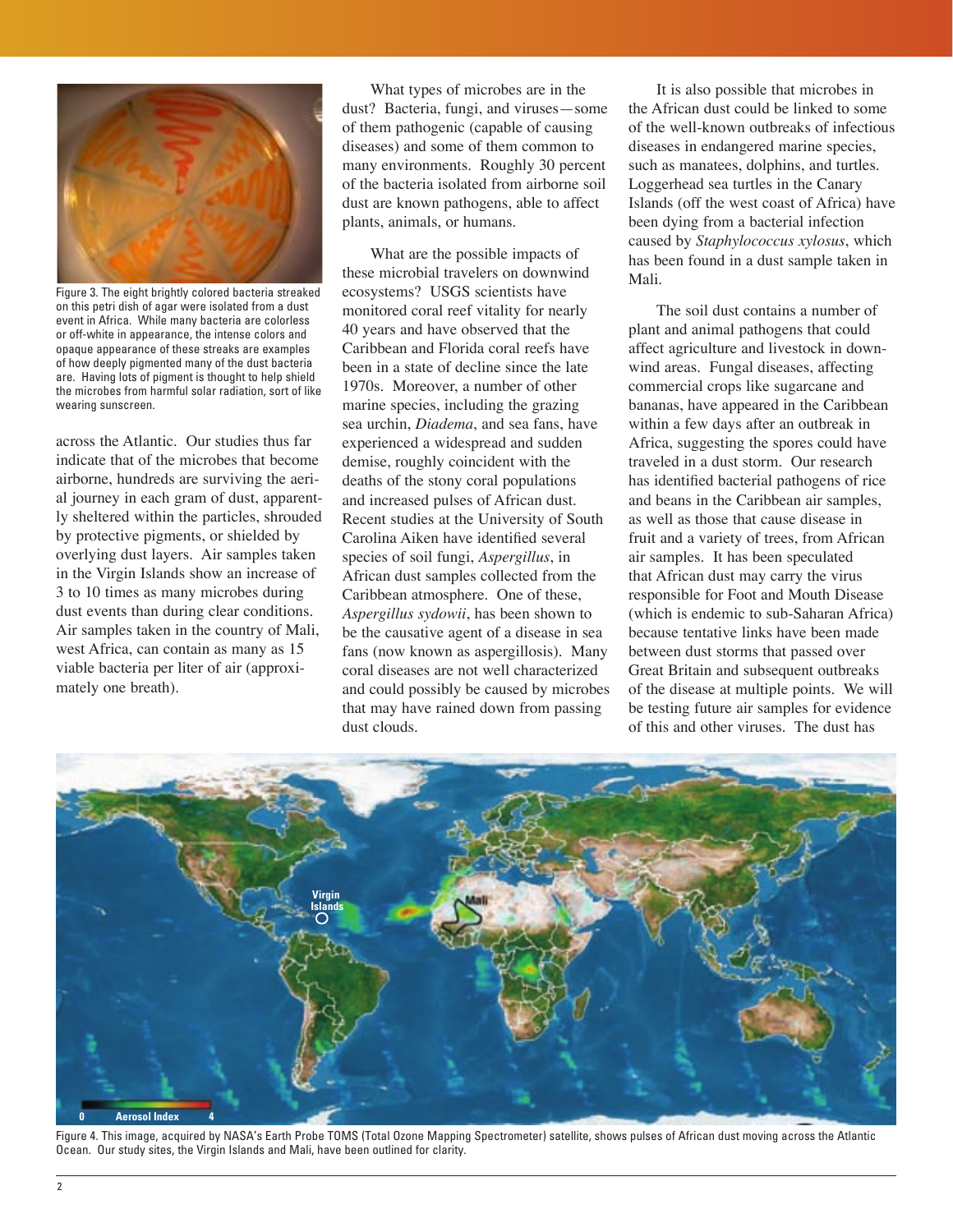been found to contain bacteria that cause infections in birds, pigs, and cattle.

The African dust events also have a direct effect on human health. During a dust event, airborne particulate concentrations in Mali exceed international health standards tenfold. African dust clouds arriving in the Caribbean are still thick enough to obscure visibility and coat windshields. Several investigators are currently studying a possible link between high rates of asthma in the Caribbean and African dust events. For example, there has been a 17-fold increase in the incidence of asthma on the island of Barbados since 1973. Whether this is due to tiny mineral particles irritating the lungs, bacterial and fungal spores, pollen, or some combination of these and other factors remains to be determined. In addition to allergic or asthmatic responses, there is the separate issue of microbes that are able to cause infections. Although we have detected bacteria and fungi in the dust that are capable of causing infection in people with weakened immune systems, there have been no cases of infectious illness in the Caribbean or U.S. that have been directly linked to intercontinental dust events.

In addition to hosting microbes, the African dust is carrying other unpleasant passengers. Dust from the extraordinary dust event of February 26, 2000 (shown on the first page), was collected by researchers at the





Figure 5. The hallmark brick red color of the African dust can be seen on the street as well as in the air in this photo taken in the city of Bamako, Mali. Dust concentrations in Mali (west Africa) range from 26 -13,735 μg/m3 , sometimes greatly exceeding international health standards. Easily inhaled, the small particles become trapped in human lungs and are difficult to expel.

Figure 6. The dark purple coloring surrounding dead tissue on this sea fan is indicative of the disease aspergillosis. The fungus (Aspergillus sydowii), now known to cause this disease in the tropical western Atlantic, was identified by Garriet Smith's laboratory at the University of South Carolina Aiken. The fungus was isolated in its active pathogenic form from air samples taken during dust events in the Virgin Islands and in Mali.

University of the Azores. The smallest particles (one micrometer) were found to contain 2 parts per million of the element mercury, which is many times greater than the amounts normally found in air. The mercury may have originated from open-pit mercury mines in Algeria and from the rock formations from which the mercury is mined.